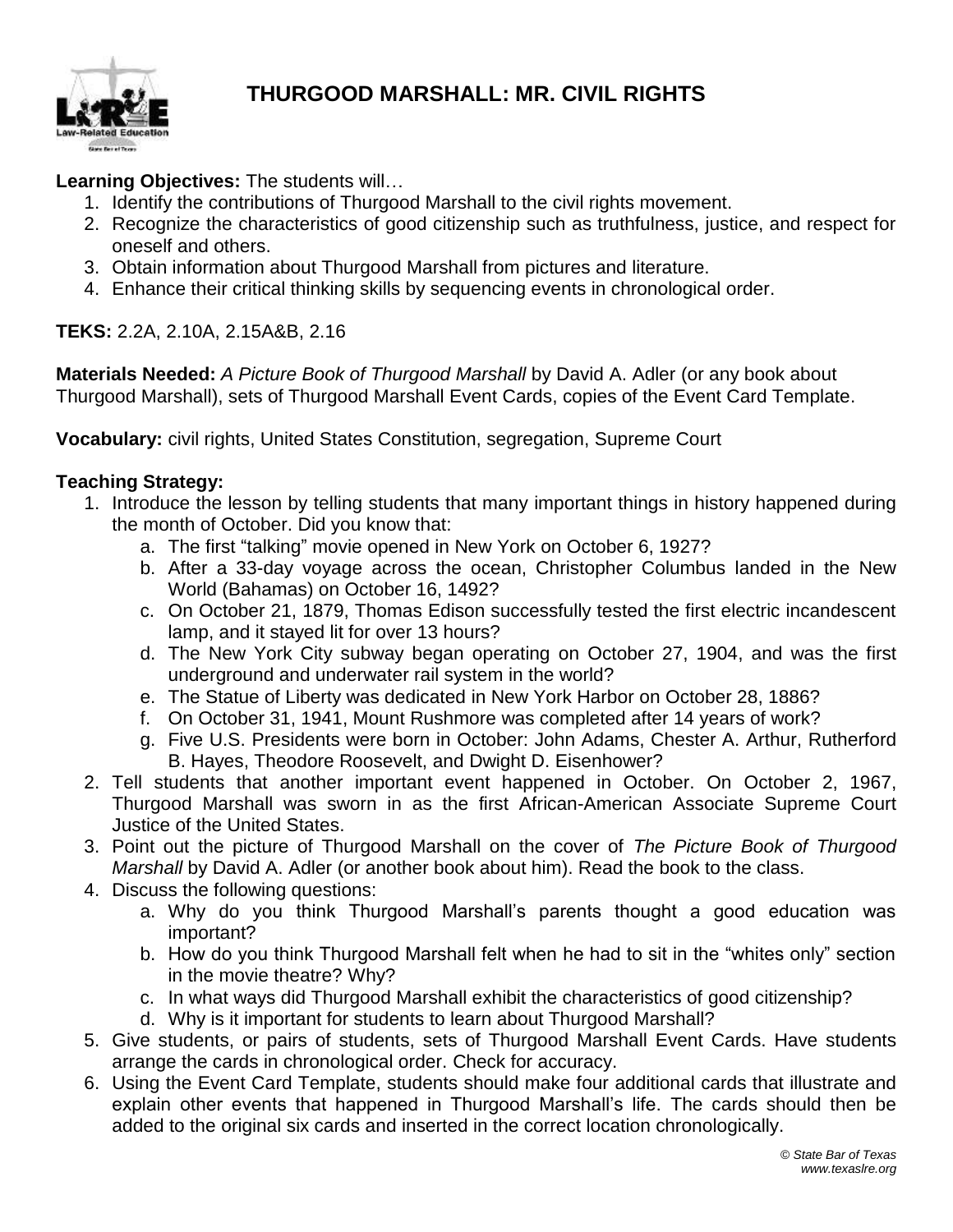7. Have students shuffle their new set of cards and exchange their set of cards with another group. Students should put the cards they received in chronological order.

#### **Extension for Gifted/Talented:**

Have students conduct research about the Supreme Court case *Brown v. Board of Education Topeka Kansas* (1954). (Resource: [http://www.socialstudieshelp.com/EdLaw.htm\)](http://www.socialstudieshelp.com/EdLaw.htm) After reading the case summary, students should create a poster with words and/or pictures representing the following: (1) the name of the case; (2) the facts of the case; (3) the ruling of the court; and (4) the importance of the case to the civil rights movement.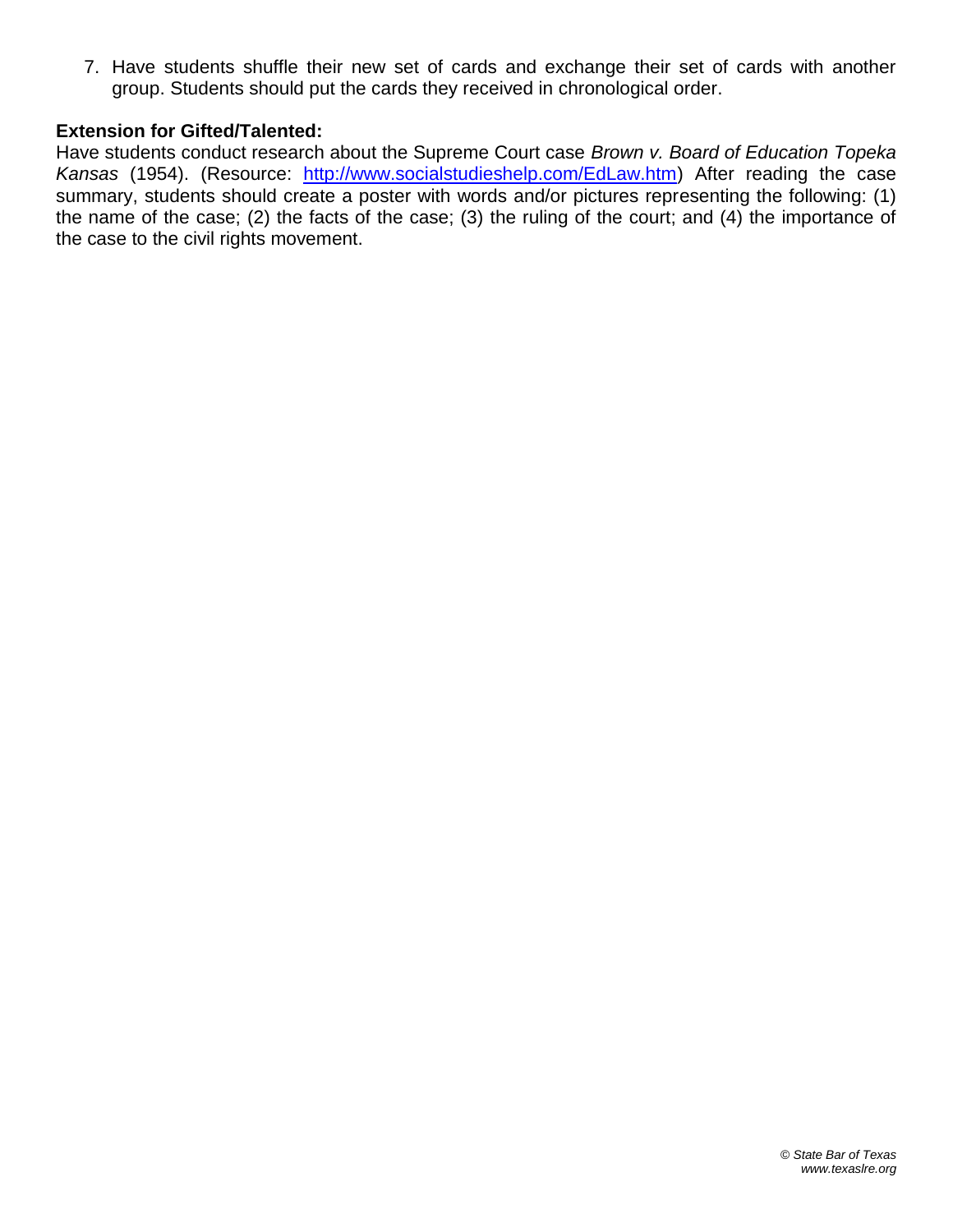### **Thurgood Marshall Event Cards**





**When he grew up, Thurgood Marshall became a lawyer and wanted all people to be treated fairly.** 



**As a lawyer, he won 29 civil rights cases that he argued before the United States Supreme Court.**

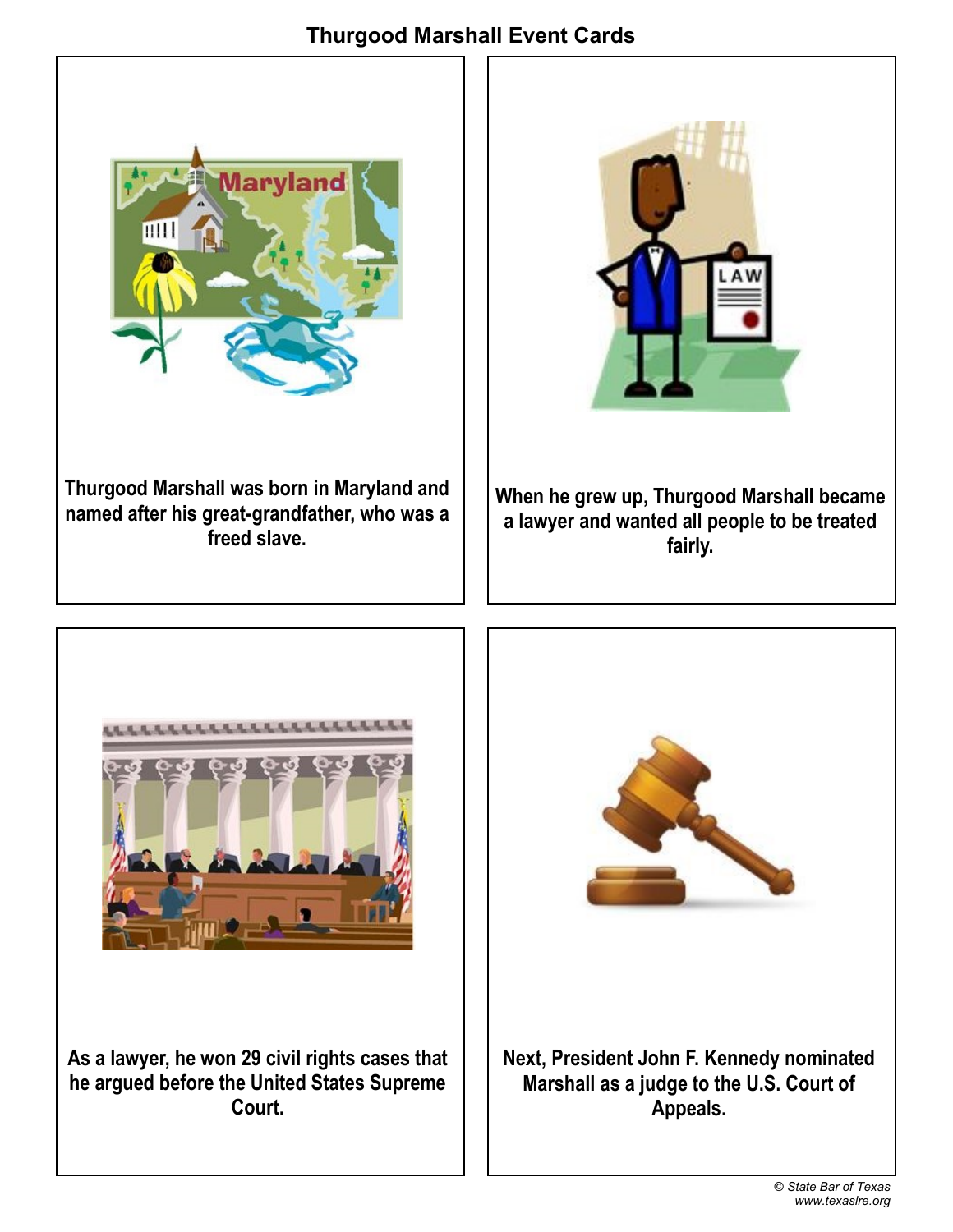

**Then, President Johnson nominated Marshall as the first African-American to serve on the Supreme Court, the highest court in our country.**



**After retiring from the Supreme Court, Thurgood Marshall died when he was 84-years-old.**